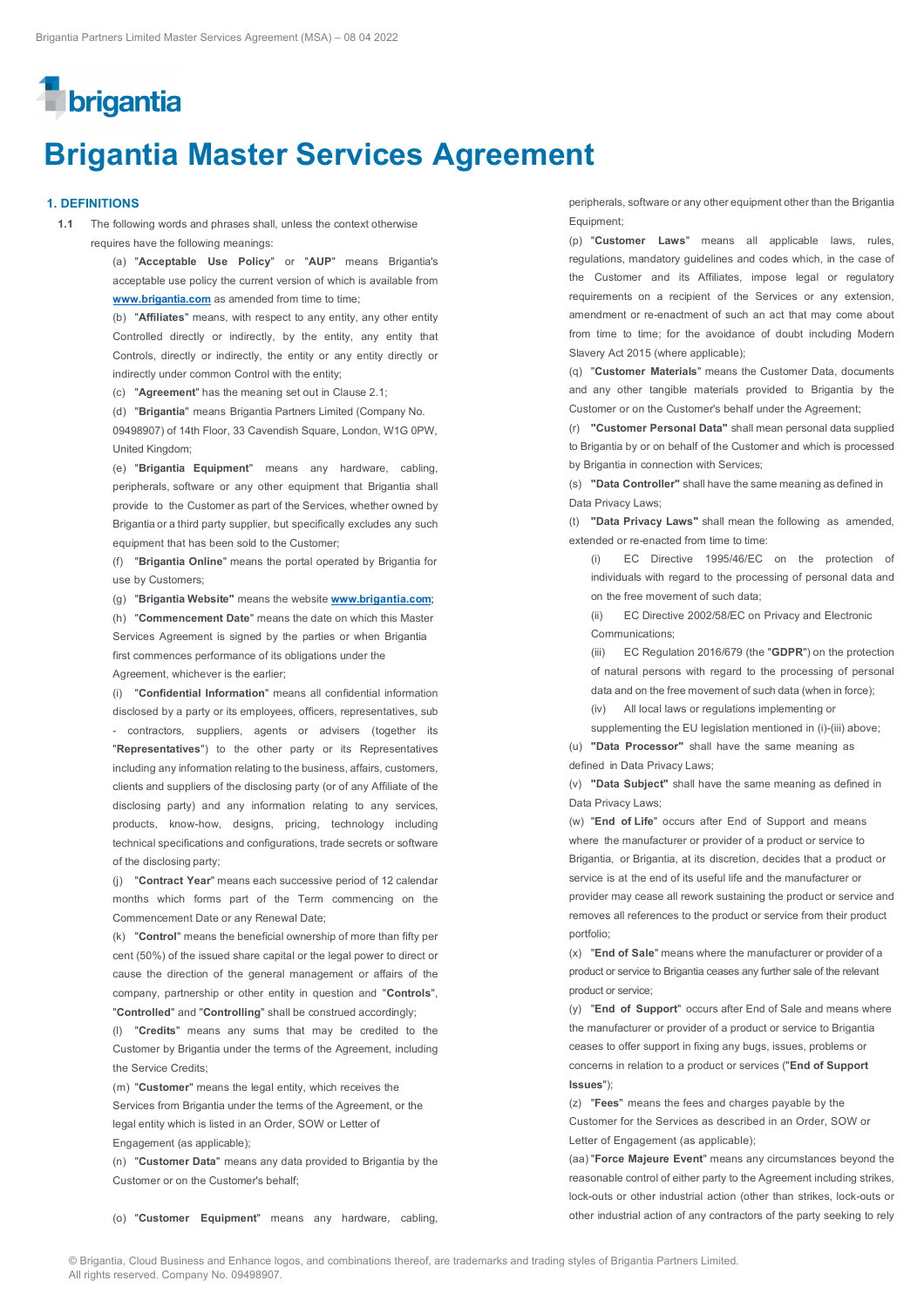on the Force Majeure Event); civil commotion, riot, invasion, war (whether declared or not) or threat of or preparation for war; fire, explosion, storm, flood, earthquake, subsidence, epidemic or other natural disaster; reduction or interruption of any utilities howsoever caused; reduction or interruption of the use of telecommunications, networks, the internet, railways, shipping, aircraft, motor transport or other means of public or private transport; virus and/or hacking attacks or other malicious acts of a third party not under the control of a party; and compliance with any law or governmental order, rule, regulation or direction;

(bb) "**Initial Term**" means in relation to a Service, the 12 month period beginning on the Service(s) Commencement Date, or such other period as set out in an Order or Letter of Engagement;

(cc) "**Laws**" means the Supplier Laws and the Customer Laws;

(dd) **"Letter of Engagement"** means a signed letter of agreement setting out, amongst other things, a description of the Services that Brigantia has agreed to supply to the Customer, or Brigantia's offer to vary the Services requested by the Customer under Clause 6.2; (ee) "**Master Services Agreement**" or "**MSA**" means these terms and conditions;

(ff) "**Minimum Written Notice**" means, unless otherwise specified in an Order or Letter of Engagement, the period of 90 days;

(gg) "**Order**" means an order submitted by the Customer which lists the Services requested by the Customer and the Fees for such Services and which has been accepted by Brigantia in accordance with Clause 3.1(c) of the Agreement;

(hh) "**Parties**" means Brigantia and the Customer and "party" shall mean either of them;

(ii) **"Personal Data**" shall have the same meaning as defined in Data Privacy Laws;

(jj) "**Premises**" means the premises owned and/or operated by the Customer where the Services shall be performed or where any Brigantia Equipment shall be installed;

(kk) **"Processing"** shall have the same meaning as defined in Data Privacy Laws;

(ll) **"Processing Records"** shall have the meaning set out in clause 13.5(a);

(mm) **"Professional Services"** means any services described in an SOWor a Letter of Engagement;

(nn) "**Renewal Term**" means the period of 12 months commencing on the expiry of the Initial Term and each successive period of 12 months thereafter (or such other period as is set out in an Order) in the event that Brigantia has not received Minimum Notice;

(oo) "**Services**" means the services to be provided by Brigantia as described in the Service Descriptions, Order, SOWs and/or Letters of Engagement, including any Professional Services, in each case, the provision of associated Service Deliverables;

(pp) "**Service Commencement Date**" means the date in respect of each Service on which that Service is made available for use to the Customer in accordance with the provisions of the Agreement; (qq) "**Service Credits**" means where applicable the credit preagreed by the parties to be applicable and redeemable by the Customer against the Fees where the parties agree Brigantia is in default of the Service Levels in accordance with the terms of the Agreement;

(rr) "**Service Deliverables**" means any materials, equipment, software, deliverables or other items of any type developed, created or supplied (whether alone or jointly) by Brigantia or any Brigantia Affiliate in the course of the provision of the Services, including any adaptation or modification of the Customer Materials;

(ss) "**Service Description**" means the document(s) setting out a

description of the Services referred to in an Order;

(tt) "**Service Levels**" means the service levels for each Service (where applicable);

(uu) "**Service Provider**" shall have the meaning defined in Clause  $10.4(c)$ 

(vv) "**Service Term**" means, in relation to a Service, the period from the Service Commencement Date to the termination (for any reason) of such Service(s) pursuant to the Agreement;

(ww)"**SOW**" means the Statement of Work provided by Brigantia, if applicable, to the Customer for the supply of Services;

(xx) "**Supplier Laws**" means all applicable laws, rules and regulations codes that impose legal or regulatory requirements on Brigantia and its Affiliates;

(yy) "**Target Date**" means the date agreed between the parties for the installation or completion of a Service(s);

(zz) "**Term**" means the duration of the Agreement;

(aaa) "**Trial Service**" means the short-term test period of a Service by the Customer;

(bbb) **"VAT"** means value added tax, as defined by the Value Added Tax Act 1994, or any other tax imposed in substitution for it, and any equivalent or similar tax imposed outside the United Kingdom; (ccc) "**Working Day**" means 09.00 to 17.30, Monday to Friday in England and Wales excluding UK Public and Bank Holidays.

**1.2** In the Agreement, unless the context otherwise requires

(a) clause, schedule and paragraph headings shall not affect the interpretation of the Agreement;

(b) a person includes a natural person, corporate or unincorporated body (whether or not having separate legal personality);

(c) words in the singular shall include the plural and vice versa;

(d) a reference to one gender shall include a reference to the other gender;

(e) a reference to a statute, statutory provision or subordinate legislation is a reference to it as it is in force from time to time taking account of any amendment or re-enactment;

(f) a reference to "writing" or "written" includes mail, faxes and email;

 $(q)$  any reference to an English legal term for any action, remedy, method of judicial proceeding, legal document, legal status, court, official or any legal concept or thing shall, in respect of any jurisdiction other than England, be deemed to include a reference to what most nearly approximates to the English legal term in that jurisdiction; and

(h) any phrase introduced by the terms "including", "include", "in particular" or any similar expression shall be construed as illustrative and shall not limit the sense of the words preceding those terms.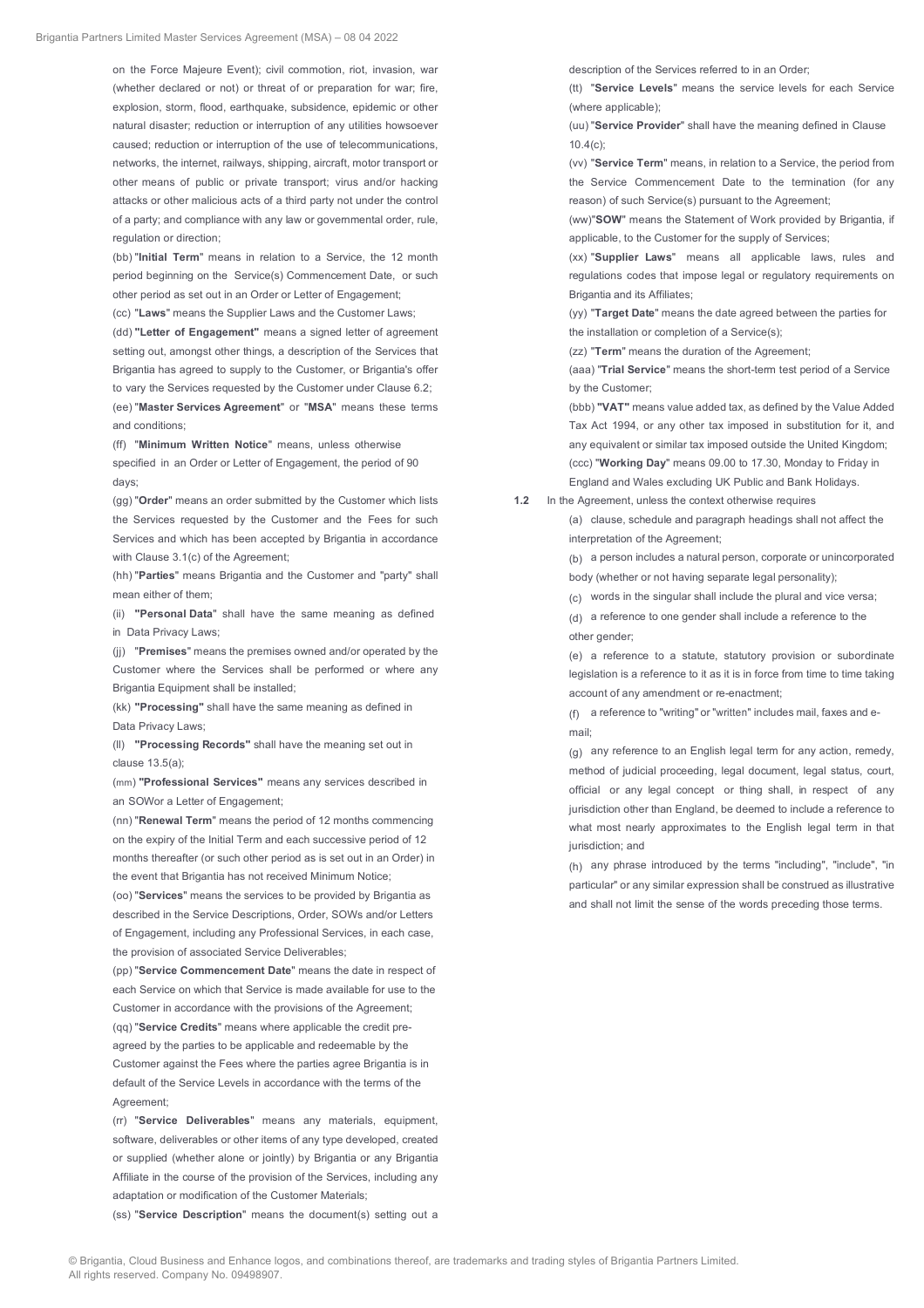#### **2. THE AGREEMENT**

- **2.1** The Agreement consists of the terms of this Master Services Agreement which is available for review by the Customer on the Brigantia Website, the Order, the applicable Service Description(s), the SOW and Letter of Engagement (as applicable).
- **2.2** The Agreement shall take effect on the Commencement Date and shall continue unless and until terminated in accordance with the provisions of the Agreement.
- **2.3** Any conflict or inconsistency between any provisions of the documents referred to in Clause 2.1 shall be resolved in accordance with the following order of precedence:
	- (a) Order;
	- (b) Letter of Engagement;
	- (c) Master Services Agreement
	- (d) Statement of Work (SOW); and
	- (e) Service Description

#### **3. ORDERING AND PROVISIONING OF SERVICES**

**3.1** The Customer may order services from Brigantia in accordance with one of the following procedures:

> (a) the Customer shall complete and submit an Order or Letter of Engagement for Services;

> (b) where the Customer submits an order for Professional Services Brigantia shall prepare an SOW and/or Letter of Engagement setting out Brigantia's offer to supply Professional Services and shall submit the SOW or Letter of Engagement for the Customer's review and acceptance. Such offer shall remain open to acceptance by the Customer for a period of 7 calendar days from the date that the SOW or Letter of Engagement is submitted to the Customer. Customer's acceptance of an SOW or Engagement Letter shall form a binding contract between the parties to such SOW or Engagement Letter;

> (c) where the Customer submits an Order or Letter of Engagement for Services, such Order or Letter of Engagement shall constitute a written offer by the Customer to enter into a legally binding contract with Brigantia for the provision of the Services specified and such offer shall remain open to acceptance by Brigantia for a period of 14 calendar days from the date that the order is submitted to Brigantia and

> (d) if Brigantia declines to accept an Order or Letter of Engagement for Services submitted by the Customer, it shall notify the Customer of its decision after receiving the order as soon as is reasonably practicable thereafter.

- **3.2** Where Orders or Letters of Engagement submitted under a procedure set out at clause 3.1 are accepted by Brigantia, the Customer agrees that any Brigantia Affiliate may provide the Services set out therein and invoice Customer for the Fees..
- **3.3** If Brigantia notifies the Customer that a Service is ready for installation or implementation and the Customer is not ready to accept such installation or implementation for any reason whatsoever, Brigantia will invoice the Customer for the Fees for those affected Service(s), such Fees shall be payable by the Customer in accordance with the payment terms set out in the Agreement. In the event that the Customer or the Customer Affiliates do not fulfil an obligation under the Agreement, without prejudice to Brigantia's other rights and remedies, Brigantia will be relieved of its obligations under the Agreement and Brigantia shall not be liable for any costs, charges, expenses, damages, liabilities or losses howsoever sustained by the Customer arising directly or indirectly.
- **3.4** If the Customer agrees to enter into a Trial Service, notwithstanding any other term or provision of the Agreement, the Customer agrees that such Services shall be provided "as is" without warranty of any kind during the

period of the Trial Service. Brigantia reserves the right to cancel all Trial Services upon 30 days notice to the Customer without liability to the Customer. Upon termination of the Trial Service, all Brigantia's obligations and liabilities in relation to the Trial Service will cease.

**3.5** Brigantia or its agents may enter the Premises at such times and dates as agreed between the parties to inspect any Brigantia Equipment that the Customer may have connected to the Service. This permission remains in force until Brigantia or its agents have removed all Brigantia Equipment from the Premises or the Customer has returned the Brigantia Equipment notwithstanding termination of the Agreement.

#### **4. CANCELLATION AND SUSPENSION OF THE SERVICES**

- **4.1** In the event that the Customer terminates a Service(s) for convenience before its Target Date, the Customer shall be obligated to pay, within 30 days of invoice, all agreed costs directly and indirectly (including third party costs) incurred by Brigantia with respect to the cancelled Service. For the avoidance of doubt, this shall include all reasonable out of pocket expenses incurred by Brigantia and Affiliates both before and after cancellation.
- **4.2** From time to time, Brigantia may deem it necessary to discontinue a Service or part of a Service for reasons including but not limited to product enhancement, upgrade or End of Sale, End of Life, End of Support ("Discontinued Service"). In the event of a Discontinued Service where possible and where applicable depending on notifications received from Brigantia's vendors, Brigantia will use reasonable endeavours to notify the Customer, in advance of the discontinuance, of important milestones during the discontinuance period including, where applicable; the last order date for the Service, any relevant End of Sale, End of Life, End of Support milestone dates, as well as other key information pertaining to the Discontinued Service.
- **4.3** Where in the event of a Discontinued Service, the parties do not agree on an alternative product or service, or in the opinion of Brigantia no other product or service will be agreed by the parties, Brigantia may terminate a Discontinued Service at any time and shall give not less than one (1) month prior written notice to the Customer.
- **4.4** Where a Service reaches End of Support or End of Life, Customer may request that Brigantia continues to provide the Service on a limited basis "End of Support Service". Brigantia may object to this and exercise its termination rights under 4.3 above, or Brigantia may agree to continue to provide the End of Support Service subject to the following:

(a) the Customer acknowledges that Brigantia cannot and will not support the End of Support Services in a full, complete or comprehensive way;

(b) the Customer agrees and acknowledges that third parties' support to Brigantia's efforts to resolve an End of Support Concern shall be limited or nil;

(c) the Customer agrees and acknowledges that Brigantia's

ability to resolve an End of Support Concern shall be limited or nil;

(d) the Customer agrees and acknowledges that Brigantia has recommended to Customer that the End of Support Services should cease or where applicable move to a different platform;

(e) the Customer agrees and acknowledges that where an End of Support Concern arises with respect to the End of Support Services which impacts the benefit of the End of Support Services to the Customer, where in the ordinary course the Customer would have expected resolution by Brigantia, the Customer agrees and acknowledges that Brigantia shall make attempts to resolve the End of Support Concern that Brigantia deems commercially reasonable and that these attempts may not resolve the End of Support Concern;

(f) the Customer agrees and acknowledges that where Brigantia does not resolve an End of Support Concern, notwithstanding the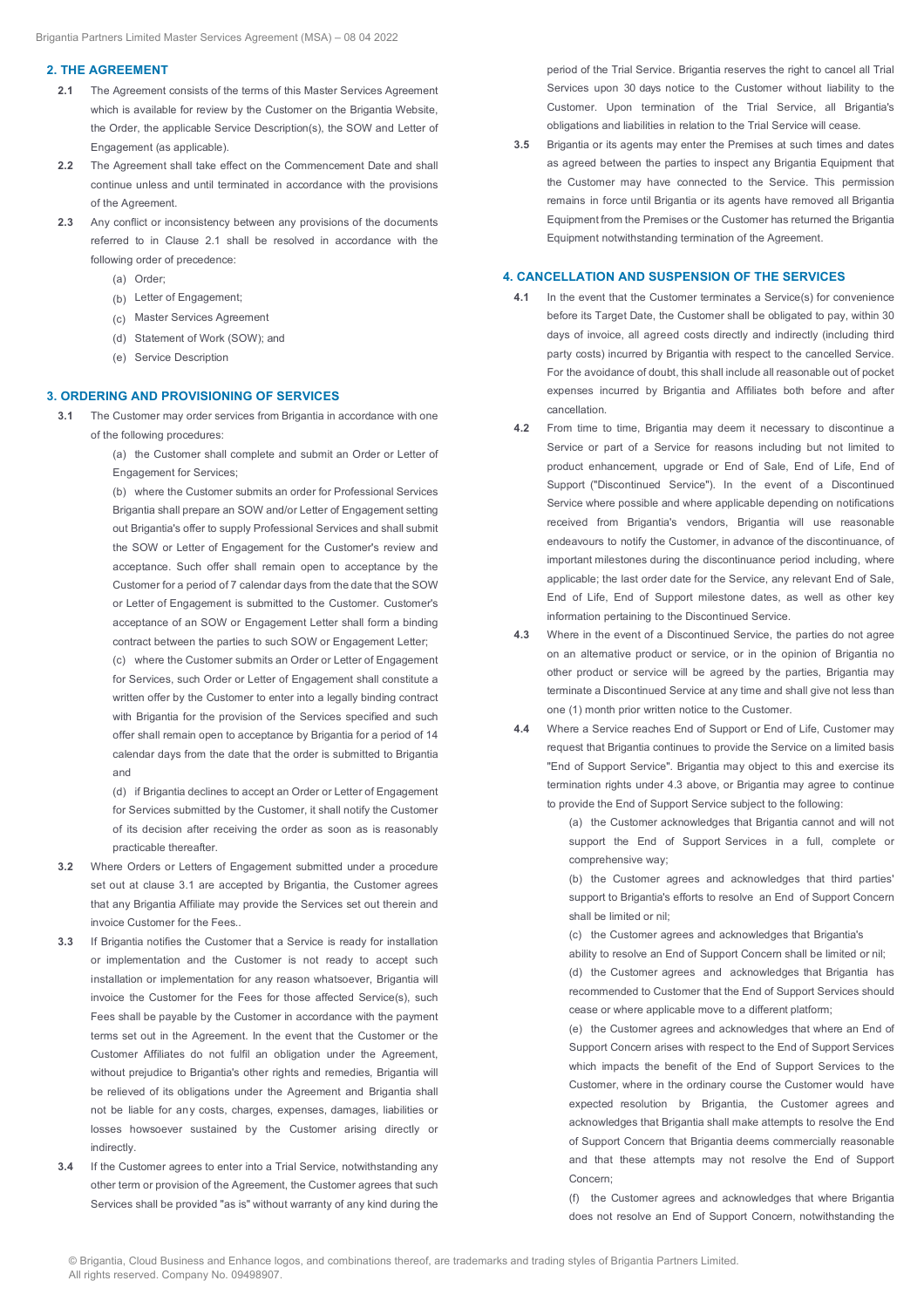extent of a resulting impact or subsequent loss of End of Support Services to Customer, Brigantia shall have no liability to Customer whatsoever, whether, in contract, tort, breach of statutory duty or otherwise, from any loss, claim, damage, expense, liability, whether direct, indirect or consequential and howsoever arising or in connection to the impact upon Customer and

(g) the Customer agrees and acknowledges Brigantia may increase or otherwise amend the Fees in relation to the provision of the service.

**4.5** Without prejudice to its other rights and remedies under the Agreement, Brigantia may suspend its provision of the Services in the following circumstances:

> (a) if, in the reasonable opinion of Brigantia, the Customer is in breach of the Agreement;

> (b) Brigantia is required to do so by operation of law or a governmental authority so requires; or

> (c) to protect the Brigantia Equipment or the services that Brigantia provides to its other customers.

**4.6** Brigantia shall provide the Customer with not less than 48 hours advance notice of its intention to suspend the Services under Clause 4.5, unless Brigantia has reasonable grounds not to do so.

#### **5. CUSTOMER OBLIGATIONS**

- **5.1** It is a condition of the Agreement that the Customer shall at all times use the Services in accordance with the Acceptable Use Policy available at www.**brigantia**.com as may be updated from time to time. The Customer acknowledges and agrees that Brigantia reserves the right, in accordance with law, to monitor and audit the Customer's use of the Services to ascertain the Customer's compliance with the Acceptable Use Policy and the Agreement. The Customer agrees and confirms that it has read and become familiar with the terms of the Acceptable Use Policy and that it shall keep up to date with any changes Brigantia makes to that policy, as set out on the Brigantia Website.
- **5.2** The Customer shall:

(a) use appropriate security precautions in connection with its use of the Services;

(b) comply with the Customer Laws;

(c) provide such Customer Materials, information, resources and assistance in a timely manner as Brigantia shall reasonably require to perform the Services at no charge to Brigantia and

(d) provide Brigantia with reasonable assistance in investigating the cause of Service outages, security problems and any suspected breach of the Agreement by the Customer or its Affiliates at no charge to Brigantia.

- **5.3** If required by Brigantia, the Customer shall prepare the Premises in accordance with Brigantia's reasonable instructions.
- **5.4** Where it is reasonably necessary for Brigantia, its Affiliates or a Service Provider to attend the Premises in order to perform the Services the Customer shall, at no cost to the aforementioned parties: (a) provide them with reasonable access to the Premises at times to be agreed, such access not to be unreasonably delayed or withheld;

(b) inform them of all health and safety rules and regulations and any other reasonable security requirements that apply at the Premises;

- (c) ensure that any Customer Equipment made available to them
- is in good working order, suitable to the purpose for which it is used, and conforms to all relevant standards;
- (d) ensure that the Premises are safe; and
- (e) if required by Brigantia, prepare the Premises in accordance
- with Brigantia's reasonable instructions.
- **5.5** In the event that Brigantia has ordered third party equipment and/or assistance on behalf of the Customer as a result of the Services ordered by the Customer, then the Customer will be responsible for the reasonable costs arising from the Customer's failure to provide access to the Premises on the dates and at the times agreed by the parties.
- **5.6** Brigantia may give directions about the use of the Services to the Customer which Brigantia thinks are reasonably necessary in the interests of safety, or the quality of service to Brigantia's other customers. The Customer shall comply with all such reasonable directions.
- **5.7** Subject to the provision of reasonable prior written notice to Customer, the Customer agrees that Brigantia shall be free to move Brigantia Equipment and/or Customer Equipment to another location and Brigantia shall use reasonable endeavours to minimise any adverse impact on the Services to the Customer associated with relocation. There shall be no additional monetary cost or Fees charged to Customer arising from such relocation.

#### **6. CHANGE PROCESS**

- **6.1** Brigantia may make any changes to the Agreement (including to this MSA, Acceptable Use Policy or Service Description but excluding executed Orders and Letters of Engagement) as it deems necessary from time to time to take into account operational, legal, technical or commercial matters (including the terms on which its third party providers provide Brigantia with services). Brigantia's rights under this Clause shall not extend to changes to the Fees which shall be governed by the remaining terms of the Agreement.
- **6.2** If the Customer wishes to change any Services, the parties shall observe the following process:

(a) In response to a request by the Customer for a change to the Services where that proposed change is acceptable to Brigantia, Brigantia shall prepare a Letter of Engagement, Order or SOW and submit to the Customer. The Letter of Engagement, Order or SOW shall constitute Brigantia's offer to vary the Services and shall remain open for acceptance for a period of 30 calendar days from the date of the Letter of Engagement.

(b) If the Customer wishes to accept Brigantia's offer, it shall sign the Letter of Engagement, Order or SOW and submit it to Brigantia and the Services affected shall be amended in accordance with the terms of the Letter of Engagement, Order or SOW and the agreement

- **6.3** Where Brigantia elects to make a change to the Services under Clause 6.1, Brigantia will ensure that any change(s) applied to the affected Services provide functionality and/or features equivalent to or exceeding the functionality and/or features for that Service(s) prior to the change(s).
- **6.4** Changes made pursuant to Clause 6.1 shall be notified to the Customer by posting the changes to the Brigantia Website and shall be deemed to be incorporated into this Agreement and be legally binding on the parties with effect from the date such posting is made. Brigantia will endeavour to give 30 days' notice of any such changes but any failure to give such notice shall not act to prevent such changes having full contractual effect.
- **6.5** Notwithstanding any other provision of the Agreement, in the event that Service(s) is/are changed due to:
	- (a) the Customer's or Brigantia's decision to terminate a Service(s) in accordance with the Agreement;
	- (b) Brigantia's suspension of a Service(s) under Clause 4.5;
	- (c) an event where Brigantia is required to amend a Service(s) due
	- to the act or omission of the Customer; or
	- (d) any regrade, replacement order, renewal or any material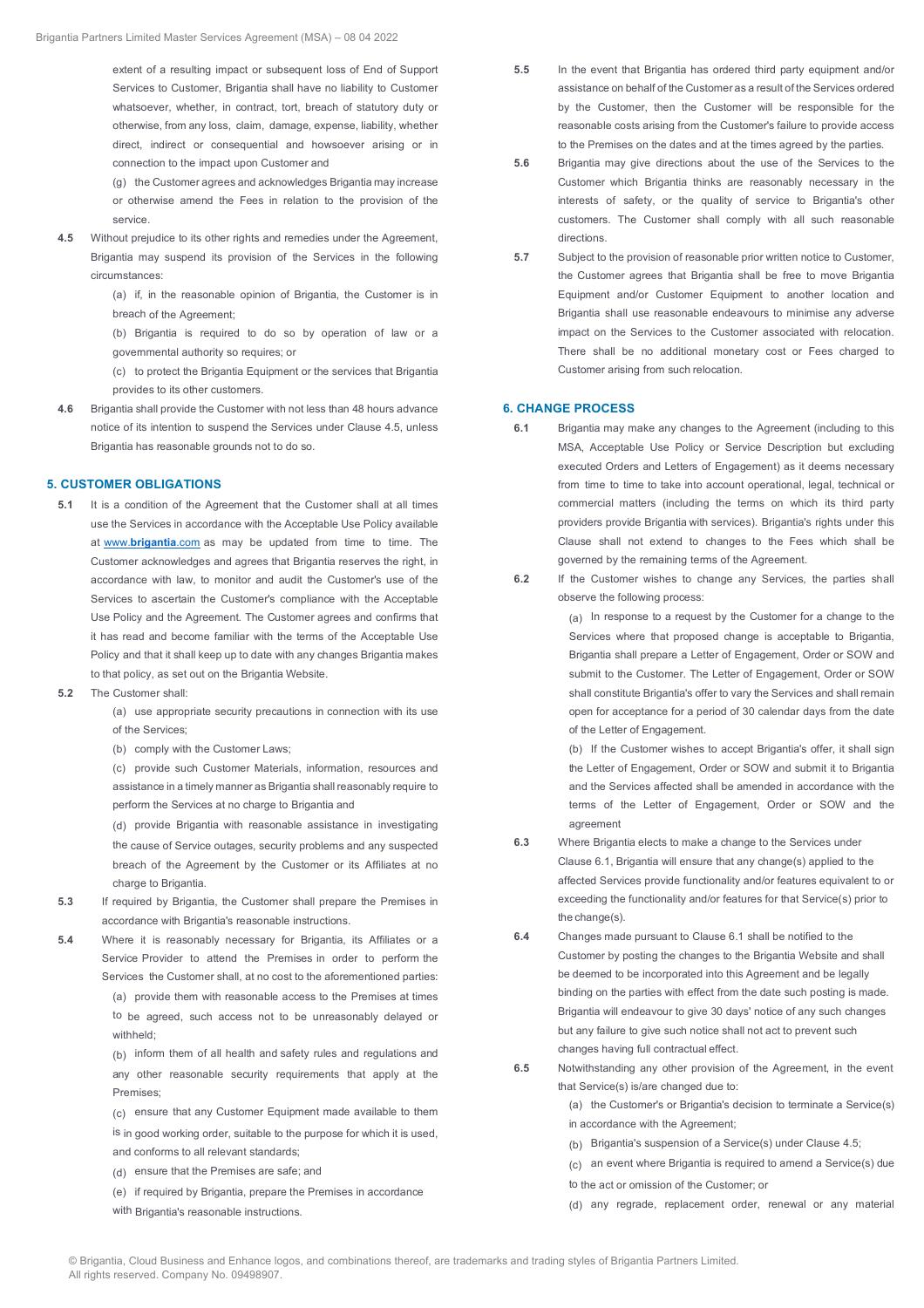change to the commercial and/or operational nature of the Service whatsoever, Brigantia shall no longer have any liability to the Customer in respect of any Credits that may have accrued to the Customer in respect of the affected Service(s).

#### **7. FEES FOR THE SERVICES**

- **7.1** Brigantia shall provide a valid VAT invoice to the Customer for the Fees. Unless otherwise stated in an Order, SOW or Letter of Engagement, the Customer shall pay to Brigantia the undisputed Fees for the Services within 30 days of the date of sending of Brigantia's invoice. Where more than one Service is included in any Order or Letter of Engagement, Brigantia may invoice the Fees for each of the Services separately. All Fees are stated exclusive of VAT which shall be paid by the Customer at the rate prevailing from time to time.
- **7.2** The provision of the Services may be subject to the completion of an installation site survey by Brigantia at the cost of the Customer ("Installation Charges"). The Installation Charges shall be mutually agreed by the parties. Brigantia shall not be obliged to conduct a site survey until the Installation Charges have been agreed by the parties.
- **7.3** Brigantia may alter the amount of, or the payment terms relating to the Fees at any time during the Term for the following reasons:

(a) to take account of any increase in the costs incurred by Brigantia in the implementation or delivery of the Services (including any increase in the costs or charges of any third party supplier or licensor to Brigantia): or

(b) to pass on any increase in data centre and/or power charges imposed by any third party supplier to Brigantia; or

(c) to pass on any increase in charges imposed by any telecommunications supplier to Brigantia

Brigantia shall notify the Customer in writing of any such increase by providing not less than 30 days' prior written notice.

- **7.4** Without limiting Clause 7.3 Fees may also be increased by Brigantia once at any time in each Contract Year linked to the rate of increase in the Retail Prices Index during the preceding 12 month period, or 3% whichever is the higher.
- **7.5** The Fees paid by the Customer are non-refundable except where expressly stated otherwise in the Agreement. If the Customer terminates the Services, Brigantia will not refund Fees paid in advance by the Customer save where the Agreement or a Service is terminated by the Customer pursuant to Clause 10.5 or Clause 10.6.
- **7.6** The Customer shall, promptly on request, provide Brigantia with such information as Brigantia may reasonably require for the purpose of complying with its obligations arising out of or in connection with the Agreement under the Customer Laws, including the Customer's VAT registration number.
- **7.7** If a Customer reports a Service issue which results in either Brigantia or a Brigantia third party engineer attending the Premises, where

(a) the Customer has not followed the Brigantia support team's procedure for trouble-shooting a Service issue as set out in the Agreement or otherwise notified to the Customer by Brigantia in advance in writing, and

(b) it is determined by Brigantia acting reasonably, that the issue is due to an act or omission of the Customer or a third party acting on the Customer's behalf,

Brigantia may increase the Fees by an amount equal to the charge for the engineer's time ("Engineer Fees"). Engineer Fees will be calculated on a time and materials basis at Brigantia's standard rates in place from time to time for each site visit, provided that Brigantia has notified the Customer of such rates in advance.

**7.8** If payment of the undisputed Fees is not made in full by the Customer by the due date for payment under clause 7.1 and the terms of the Agreement, Brigantia may at its discretion and without prejudice to its

other rights and remedies:

(a) suspend the provision of the Services to the Customer until such time as all overdue amounts (including any interest due which shall be charged on any overdue amounts at the rate of 2% per annum above Barclays Bank plc base rate for the time being, calculated from the date of the invoice to the date actual payment is received, whether before or after judgment) are paid in full; and/or

(b) set-off such sums against any sums due to the Customer. Brigantia may increase the Fees by an amount equal to the charge for the engineer's time ("**Engineer Fees**"). Engineer Fees will be calculated on a time and materials basis at Brigantia's standard rates in place from time to time for each site visit, provided that Brigantia has notified the Customer of such rates in advance.

- **7.9** Brigantia may charge the Customer a reasonable administration fee in respect of any cheques and direct debits returned unpaid by the Customer's bank and any credit card payments returned unpaid.
- **7.10** The Customer shall pay the Fees due under the Agreement in full without any deduction or withholding of, or in respect of, any tax unless required by law.
- **7.11** Customer may raise to Brigantia concerns or queries in relation to any overcharging or inaccurate Fees within twelve months of the last day of the Order to which the query relates. Upon expiry of twelve months, the Customer is deemed to accept those charges and fees and waive any right to claim for such amounts.

### **8. CONFIDENTIALITY**

- **8.1** During the Term and for a period of three (3) years thereafter each party (the "**receiving party**") shall hold and keep confidential all Confidential Information of the other party (the "**disclosing party**") and shall not directly or indirectly disclose any such Confidential Information to any third party without the express written permission of the disclosing party.
- **8.2** Nothing in this Clause 8 shall prevent the receiving party from disclosing:

(a) any Confidential Information of the disclosing party to any Affiliate, consultant, subcontractor or other person provided that such disclosure is reasonably necessary for the purposes of the Agreement and that the receiving party has ensured that the recipients are made aware of and agree to provisions no less onerous than this Clause 8 in relation to such Confidential Information;

(b) any Confidential Information which is or becomes public knowledge, other than by a breach of this Clause 8 and

(c) any Confidential Information which must be disclosed (as required by law, regulation or order of a competent authority) to any governmental or regulatory body or for any legal or judicial proceedings provided always that the receiving party shall notify the disclosing party of such disclosure in advance (where permitted by law) and shall follow such reasonable instructions of the disclosing party where permissible by law.

- **8.3** Each party acknowledges that any Confidential Information obtained from or relating to the other party or any of its Affiliates in the course of negotiating or in the performance of the Agreement is and shall remain the property of the other party or the relevant Affiliate as applicable.
- **8.4** Notwithstanding the provisions of this Clause 8, Brigantia may refer to the Customer by company or trading name and to the existence of the Agreement in any marketing or promotional materials of Brigantia or any Brigantia Affiliate (including the Brigantia Website).

#### **9. OWNERSHIP AND INTELLECTUAL PROPERTY RIGHTS**

**9.1** All right, title and interest to and all Intellectual Property Rights in the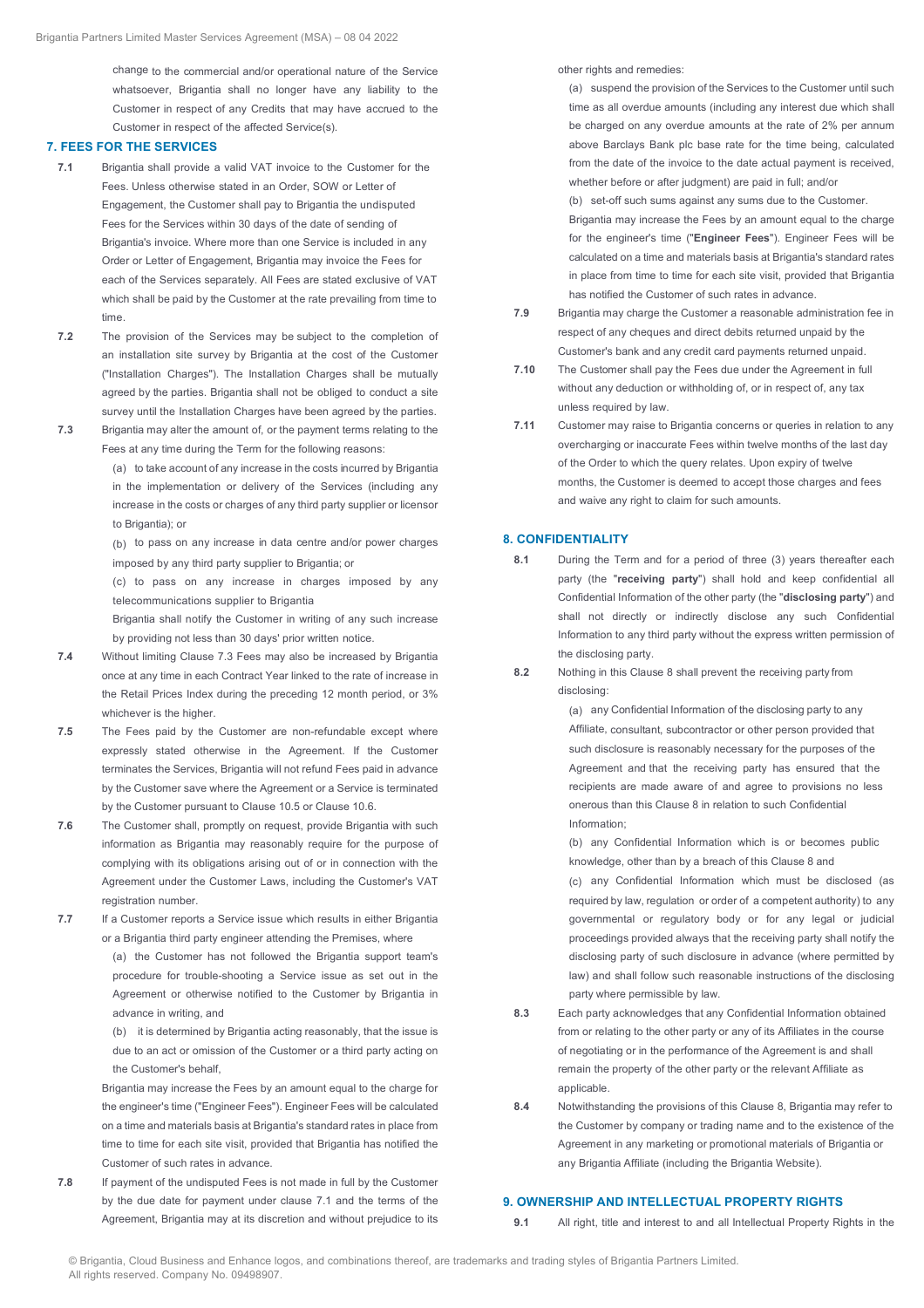Service Deliverables shall remain vested in Brigantia, the Brigantia Affiliates, Service Providers and/or licensors as applicable.

- **9.2** Without prejudice to Clause 9.1, where in the course of the provision of the Services, Brigantia provides any Service Deliverables which are owned or licensed by any third party (which shall include any Brigantia Affiliate) or in which any Intellectual Property Rights are vested in a third party, the Customer shall comply in full with all licence or other agreements applicable to the use of such third party Service Deliverables (as may be amended from time to time) and as notified to **Customer**
- **9.3** Subject to Clause 9.2, Brigantia licenses the Customer to use any open source software and associated documentation files comprising the Service Deliverables provided that the following notices shall be included in all copies or substantial portions of such software. "Permission is hereby granted, free of charge, to any person obtaining a copy of this software and associated documentation files (the "**Software**"), to deal in the Software without restriction, including without limitation the rights to use, copy, modify, merge, publish, distribute, sublicense, and/or sell copies of the Software, and to permit persons to whom the Software is furnished to do so, subject to the following conditions:

THE SOFTWARE IS PROVIDED "AS IS", WITHOUT WARRANTY OF ANY KIND, EXPRESS OR IMPLIED, INCLUDING BUT NOT LIMITED TO THE WARRANTIES OF MERCHANTABILITY, FITNESS FOR A PARTICULAR PURPOSE AND NONINFRINGEMENT. IN NO EVENT SHALL THE AUTHORS OR COPYRIGHT HOLDERS BE LIABLE FOR ANY CLAIM, DAMAGES

OR OTHER LIABILITY, WHETHER IN AN ACTION OF CONTRACT TORT OR OTHERWISE, ARISING FROM, OUT OF OR IN CONNECTION WITH THE SOFTWARE OR THE USE OR OTHER DEALINGS IN THE SOFTWARE".

- **9.4** Brigantia acknowledges and agrees that all property and other Intellectual Property Rights wherever in the world enforceable, including all rights, title and interest in and to the Customer Materials and all documents, data and other materials or items relating thereto including all modifications and derivative works thereto, and any and all accrued rights of action therein shall immediately upon creation or performance vest in and shall be and remain the sole and exclusive property of the Customer.
- **9.5** The Customer grants to Brigantia a non-exclusive, world-wide, royaltyfree, licence to use the Customer Materials for the duration of this Agreement for the purpose of exercising its rights and fulfilling its obligations under the Agreement.
- **9.6.** The Customer acknowledges and agrees that it will not, whether during the Term or at any time after termination of the Agreement, in any way question or dispute the legal and beneficial ownership by Brigantia of the Intellectual Property Rights in the Services or the Service Deliverables (or any part thereof). The Customer shall not do, or omit to do, anything which may jeopardise, limit or interfere in any manner with Brigantia's rights (or the rights of its Affiliates, the Service Providers and/or licensors) in the Service Deliverables.
- **9.7** In the event that new inventions, designs, processes or Intellectual Property Rights are created by Brigantia during its provision of the Services, the Customer acknowledges and agrees that the same shall be the sole property of Brigantia absolutely.
- **9.8** Each party (at its own expense) shall, and shall use all reasonable endeavours to procure that any other necessary third party shall, promptly execute such documents and perform such acts as may reasonably be required for the purpose of giving full effect to the Agreement.

#### **10. TERM AND TERMINATION**

- **10.1** Subject to this Clause 10, each of the Services will commence on the applicable Service Commencement Date and shall continue for the Initial Term. At the end of the Initial Term, each Service shall automatically renew for the Renewal Term and thereafter for consecutive Renewal Terms unless or until such Services are terminated pursuant to the Agreement. Upon any Services renewing for the Renewal Term, the Customer may within twelve months raise a dispute or claim, of any kind, relating to such Services in the previous Term, failure to do so Customer agrees this as being an affirmation of any breach or waiver of any rights arising from the applicable Services against Brigantia or its Affiliates.
- **10.2** Either party may terminate the Services, in whole or in part, at the end of the Initial Term or any Renewal Term by providing not less than the Minimum Written Notice to the other party. The Minimum Written Notice must be served on the other party prior to the expiry of the Initial Term or the relevant Renewal Term (as the case may be). If Minimum Notice is not provided by the Customer to Brigantia, a Renewal Term will commence on expiry of the Initial Term or previous Renewal Term.
- **10.3** Where Brigantia is providing Professional Services to the Customer, the Professional Services shall commence on the date referred to in the applicable SOW or Letter of Engagement and shall, subject to the terms of the Agreement, continue unless terminated in accordance with the terms or period of notice specified in the SOW or Letter of Engagement.
- **10.4** Brigantia may terminate the Agreement and/or the provision of a Service at any time immediately upon written notice to the Customer if: (a) the Customer is in material breach of the Agreement which is capable of remedy and has failed to remedy such breach within 30 days of a written request from Brigantia to do so. Any failure by the Customer to pay any sum due under the Agreement by the due date for payment shall, without limitation, be a material breach of the Agreement which is capable of remedy for the purposes of this Clause;

(b) the Customer is in material breach of the Agreement which is incapable of remedy. A breach of Clauses 5.1, 5.2, 8 or 9.6 by the Customer shall, without limitation, be a material breach of the Agreement which is incapable of remedy for the purposes of this Clause;

(c) it becomes unlawful for Brigantia (or any other third party used by Brigantia to provide the Services ("**Service Provider**")) to continue to provide the Services or Brigantia or a Service Provider is required to cease the Services by a competent regulatory authority; or

(d) a Service Provider ceases to provide its services to Brigantia or otherwise materially changes the terms on which it provides its services to Brigantia beyond the reasonable control of Brigantia.

**10.5** The Customer may terminate the Agreement immediately upon written notice to Brigantia where:

- (a) The breach has occurred; and
- (b) either

(i) Brigantia is in material breach of the Agreement which is capable of remedy, and has failed to take steps to remedy such breach within 30 days of a written request from the Customer to do so; or

(ii) Brigantia is in material breach of the Agreement which is incapable of remedy.

**10.6** Notwithstanding the provisions of Clauses 10.4 and 10.5, either party may terminate the Agreement and/or the provision of Services immediately upon written notice to the other in the event of:

(a) the other party becoming insolvent, entering into liquidation,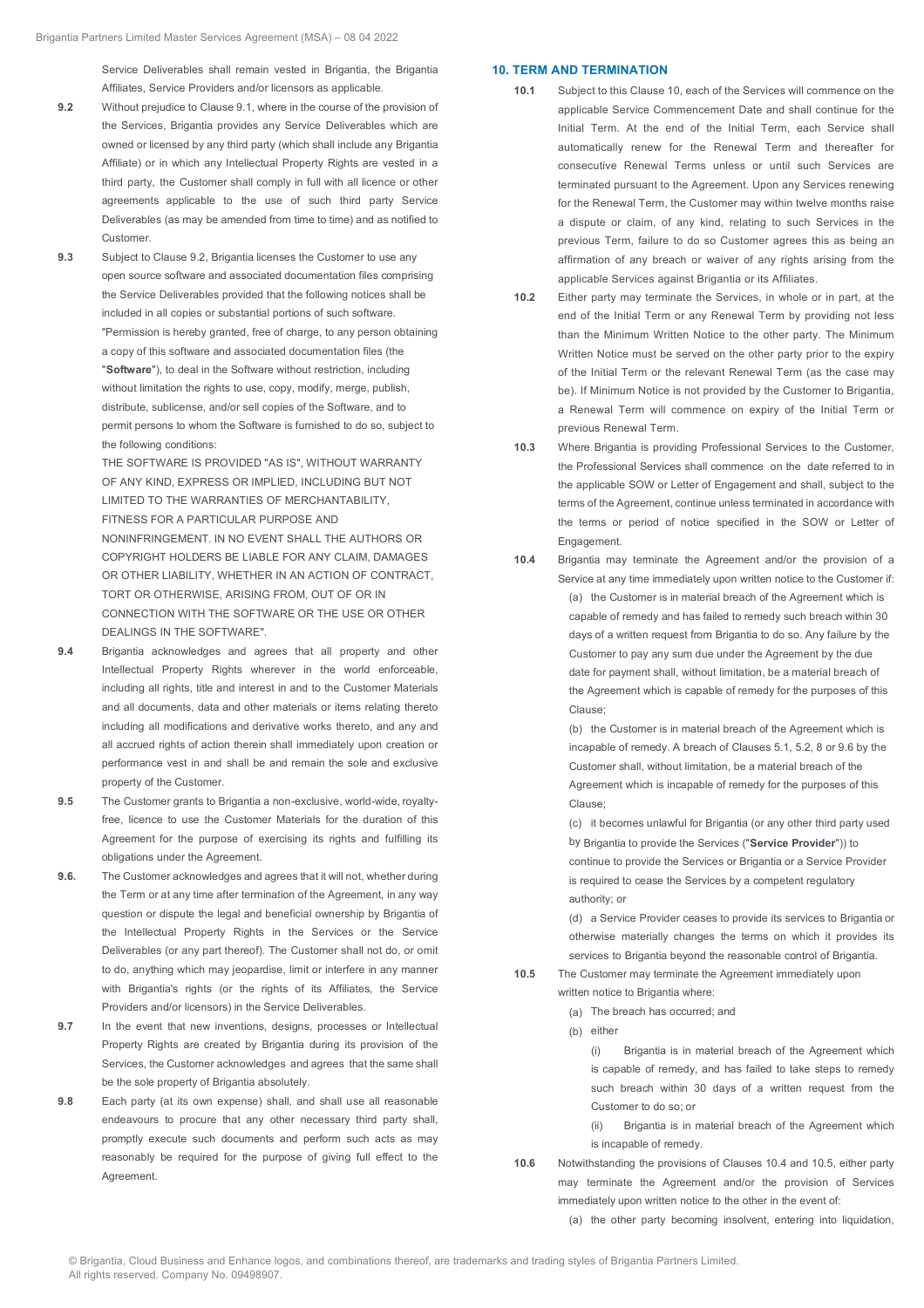whether voluntary or compulsory, passing a resolution for its winding up, having a receiver or administrator appointed over the whole or any part of its assets, making any composition or arrangement with its creditors or taking or suffering any similar action in consequence of its debt; or

(b) Clause 15.2.

- **10.7** Termination of a Service shall not affect other contracted Services which shall continue subject to the remaining terms of the Agreement.
- **10.8** Subject to earlier termination in accordance with its terms, the Agreement shall continue in force so long as the Services remain in force.
- **10.9** Upon termination of the Agreement or any of the Services: (a) the Customer shall immediately stop using the affected Services and the Customer's right to use the affected Services shall immediately cease;

(b) any licences granted by Brigantia under the Agreement in respect of the affected Services shall terminate;

(c) the Customer shall remain liable for all outstanding undisputed Fees for Services duly performed including any termination or cancellation fees referred to in the Agreement;

(d) the Customer shall return any and all Brigantia Equipment used by the Customer in respect of the affected Services. If any item of Brigantia Equipment is not returned to Brigantia within 5 Working Days after the date of termination of the Agreement or the applicable Service(s), Brigantia may invoice the Customer for the full market replacement value of the Brigantia Equipment and the Customer shall pay on demand such charges and

(e) upon request Brigantia may choose to provide reasonable assistance to facilitate the migration of the Services to the Customer or a replacement supplier. Such assistance shall be subject to:

(i) payment by the Customer of Brigantia's applicable

prevailing charges for such assistance; and

(ii) full co-operation from the Customer and/or the new supplier; and

(iii) agreement between the parties of a fully scoped and mutually agreed written migration plan.

(f) On Customer's request, Brigantia will deliver to the Customer all Customer Data and Materials in Brigantia's (or any of its subcontractors) possession, save that this shall not include any Customer Data in backup systems.

**10.10** The following Clauses shall survive the termination or expiry of the Agreement: 1, 2.3. 4, 5, 7, 8, 9, 10.9, 11, 12, 13, 16 and 17.

#### **11. WARRANTIES**

- **11.1** Each party warrants and represents that it has full capacity and authority, all necessary licences, permits and consents to enter into and perform its obligations under the Agreement.
- **11.2** By entering into the Agreement, the Customer warrants and represents that it does so in the course of its business and not as a consumer.
- **11.3** Brigantia warrants that:

(a) it shall provide the Services using reasonable care and skill in accordance with the standards prevailing in the industry for similar services to the Services;

(b) the Services shall be provided in compliance with the Supplier Laws.

- **11.4** Brigantia does not warrant that the Customer's use of the Services will be uninterrupted or error-free; or that the Services and/or the information obtained by the Customer through the Services will meet the Customer's requirements.
- **11.5** Save as expressly set out in the Agreement, all conditions, warranties, representations, express or implied, statutory or otherwise (including

the fitness of the Services for a particular purpose) are hereby excluded to the fullest extent permissible by law.

#### **12. LIABILITY**

- **12.1** Each party hereby agrees to indemnify, keep indemnified and hold harmless in relation to or in connection with any and all alleged or actual costs, claims, damages, losses, liabilities, proceedings and expenses (including legal fees) whether arising directly or indirectly, brought or threatened against either party or a Service Provider by any person, legal entity, or organisation in connection with any breach of the Agreement by either party.
- **12.2** In relation to the indemnity under Clause 12.1 Brigantia shall (a) notify the Customer in writing of any claim or potential claim brought by a third party falling within the scope of the indemnity (a "**Claim**");

(b) make no admission of liability or settlement in respect of the Claim without the Customer's prior written consent, such consent not to be unreasonably withheld or delayed;

(c) provide the Customer with all information and assistance that the Customer may reasonably require in relation to the Claim (at the Customer's sole expense);

(d) allow the Customer control over the litigation and settlement of the Claim provided that the Customer keeps Brigantia fully and regularly informed as to the progress of the Claim and that the Customer conducts such Claim with all due attention and skill. In the event that Brigantia is not satisfied with the Customer's conduct of the Claim at any time, Brigantia may take over the conduct of the Claim and may settle or defend any such Claim as it thinks fit requiring the consent of the Customer..

**12.3** Nothing in the Agreement shall exclude or limit either party's liability for:

(a) death or personal injury resulting from its negligence or that of

- its employees, agents or subcontractors;
- (b) fraud or fraudulent misrepresentation;
- (c) wilful or deliberate default; or

(d) any other matter for which liability cannot be excluded or limited as a matter of law.

- **12.4** Subject to Clause 12.3 and the express terms of the Agreement, Brigantia shall not have any liability in contract or tort (including negligence) arising out of or in connection with the Agreement (including any collateral contract) for any indirect, special, incidental or consequential loss or damage or for any of the following, in each case direct or indirect:
	- (a) loss of profits;
	- (b) business interruption;
	- (c) loss of business opportunities;
	- (d) loss of revenue;
	- (e) loss of anticipated savings;
	- (f) wasted expenditure;
	- (g) loss of goodwill;
	- (h) loss of reputation;
	- (i) economic loss or
	- (j) any loss or corruption or destruction of data.
- **12.5** Subject to Clause 12.3, Customer's exclusive remedy for breach of the Service Levels shall be the applicable Service Credits payable by Brigantia for such breach. Where there is no applicable Service Credit, Brigantia limits its liability to an amount equal to the Fees paid for the affected Services for the period of the interruption or delay (as determined by Brigantia).
- **12.6** Subject to Clauses 12.3, 12.4, 12.5, and 12.9 each Party's liability in contract, tort or otherwise (including negligence) howsoever arising out of or in connection with the Agreement (including any collateral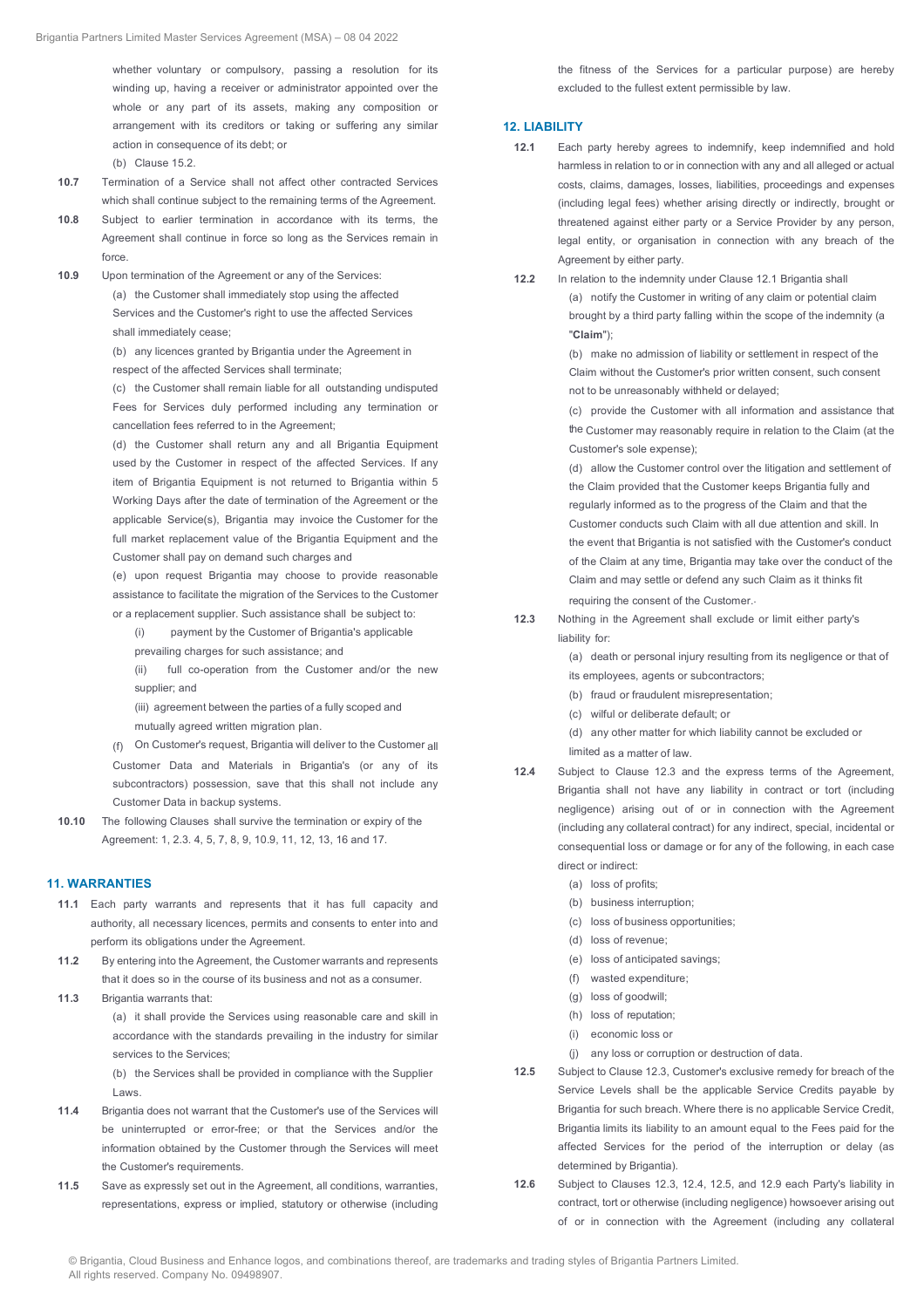contract) shall, in respect of any one incident or any connected incidents, not exceed the total Fees payable by the Customer in the calendar year in which the incident (or first incident in the series of connected incidents) giving rise to the liability occurs or £500,000, whichever is the lower. Notwithstanding the previous provisions of this Clause but subject to Clauses 12.3, 12.4 and 12.5, each Party's total aggregate liability in contract, tort or otherwise (including negligence) howsoever arising out of or in connection with the Agreement shall not exceed £500,000.

- **12.7** Subject to Clause 12.3, Brigantia is not responsible for any delays, delivery failures or any other loss or damage resulting from the transfer of data over communications networks and facilities including the internet not under the control of Brigantia or its Service Providers. The Customer acknowledges that the Services may be subject to limitations, delays and other problems inherent in the use of such communications facilities.
- **12.8** The Customer accepts that Brigantia has no control over the information transmitted to or from the Services and that Brigantia does not ordinarily examine the use to which customers put the Services or the nature of the information they are sending or receiving whilst using the Services. The Customer agrees that Brigantia is a mere conduit in accordance with the Electronic Commerce (EC Directive) Regulations (2002). Brigantia hereby excludes all liability of any kind arising from the transmission or reception of information of whatever nature through the Services to the fullest extent permissible by law.
- **12.9** Clause 12.6 shall not apply in relation to the Customer's liability under any indemnity given by the Customer in the Agreement.

#### **13. CUSTOMER DATA AND PROTECTION**

- **13.1** In the event that this clause 13 conflicts with any other provision of this Agreement, the provisions of this clause 13 shall prevail to the extent of such conflict.
- **13.2** The parties confirm that

(a) where Services comprise of Brigantia's processing of Customer Personal Data, Brigantia shall be the Data Processor and the Customer shall be the Data Controller with respect to such processing and

(b) if, as a consequence of Brigantia's provision of Services, a party considers that the relationship between them no longer corresponds to the intention of the parties stated in clause 13.2 (a) above then it shall notify the other party and the parties shall discuss and agree in good faith such steps that may be required to confirm the parties' intention.

- **13.3** Without prejudice to the remaining provisions of this clause 13, each party shall comply with the obligations imposed on it by applicable Data Privacy Laws with regard to Customer Personal Data processed by it in connection with Services, including, where applicable, appointing a data protection officer.
- **13.4** Each party shall ensure that where Services require the processing of Customer Personal Data, the description of Services includes the following information:
	- (a) the subject matter and duration of such Services;

(b) the nature and purpose of the processing of the Customer Personal Data required by such Services;

(c) a description of the type(s) of Customer Personal Data processed in connection with such Services; and

(d) a description of the categories of the data subjects comprised within the Customer Personal Data referred to in this clause.

**13.5** Brigantia shall

(a) process the Customer Personal Data strictly in accordance with the documented instructions of the Customer including transfers of Customer Personal Data outside the UK / EEA;

(b) ensure that any persons authorised by it to process the Customer Personal Data are subject to an obligation of confidentiality;

(c) implement appropriate technical and organisational measures to ensure that the Customer Personal Data is subject to a level of security appropriate to the risks arising from its processing by Brigantia, taking into account the factors stated in Article 32 of the GDPR;

(d) notify the Customer without undue delay of a personal data breach after becoming aware of it;

(e) taking into account the nature of the processing, assist the Customer by using appropriate technical and organisational measures, insofar as this is possible, for the fulfilment of the Customer's obligation to respond to requests for exercising a data subject's rights under the Data Protection Act 2018;

(f) taking into account the nature of the processing and the information available to Brigantia, assist the Customer with regard to the Customer's compliance with its obligations under the following Articles of the GDPR;

- (i) Article 32 (Security of processing);
- (ii) Articles 33 and 34 (Notification and communication of a personal data breach);
- (iii) Article 35 (Data protection impact assessment); and
- (iv) Article 36 (Prior consultation by the Customer with the supervisory authority)

(g) upon termination of Services that required the processing of Customer Personal Data (in whole or in part), at the election of the Customer, deliver up or destroy such Customer Personal Data which is in the possession of, or under the control of, Brigantia;

(h) at the request of the Customer, provide the Customer with all information necessary to demonstrate Brigantia's compliance with its obligations under this section 13, including allowing for and contributing to audits and inspections conducted by or on behalf of the Customer;

(i) maintain written records of its processing of the Customer

- Personal Data (the "**Processing Records**") as follows
	- (i) the name and contact details of:
	- (ii) Brigantia and its sub-processors;
	- (iii) the Customer;

(iv) where applicable, the representatives of the Customer, Brigantia and its sub-processors, and Brigantia's data protection officer;

(v) the categories of processing of the Customer Personal Data carried out on behalf of the Customer;

(vi) transfers of the Customer Personal Data to a third country or an international organisation, including the identification of that third country or international organisation and, where applicable, details of the suitable safeguards in place; and

(vii) where possible, a general description of the technical and organisational security measures taken by Brigantia, its sub- processors and the Customer.

- **13.6** Brigantia and its sub processors and, where applicable, their representatives, shall make the Processing Records available to a supervisory authority on request;
- **13.7** Where, by operation of clause 13.5 Brigantia is obliged to provide assistance to the Customer, or to third parties at the request of the Customer (including submission to an audit or inspection and/or the provision of information), such assistance shall be provided at the sole cost and expense of the Customer, save where such assistance directly arises from Brigantia's breach of its obligations under this Agreement, in which event the costs of such assistance shall be borne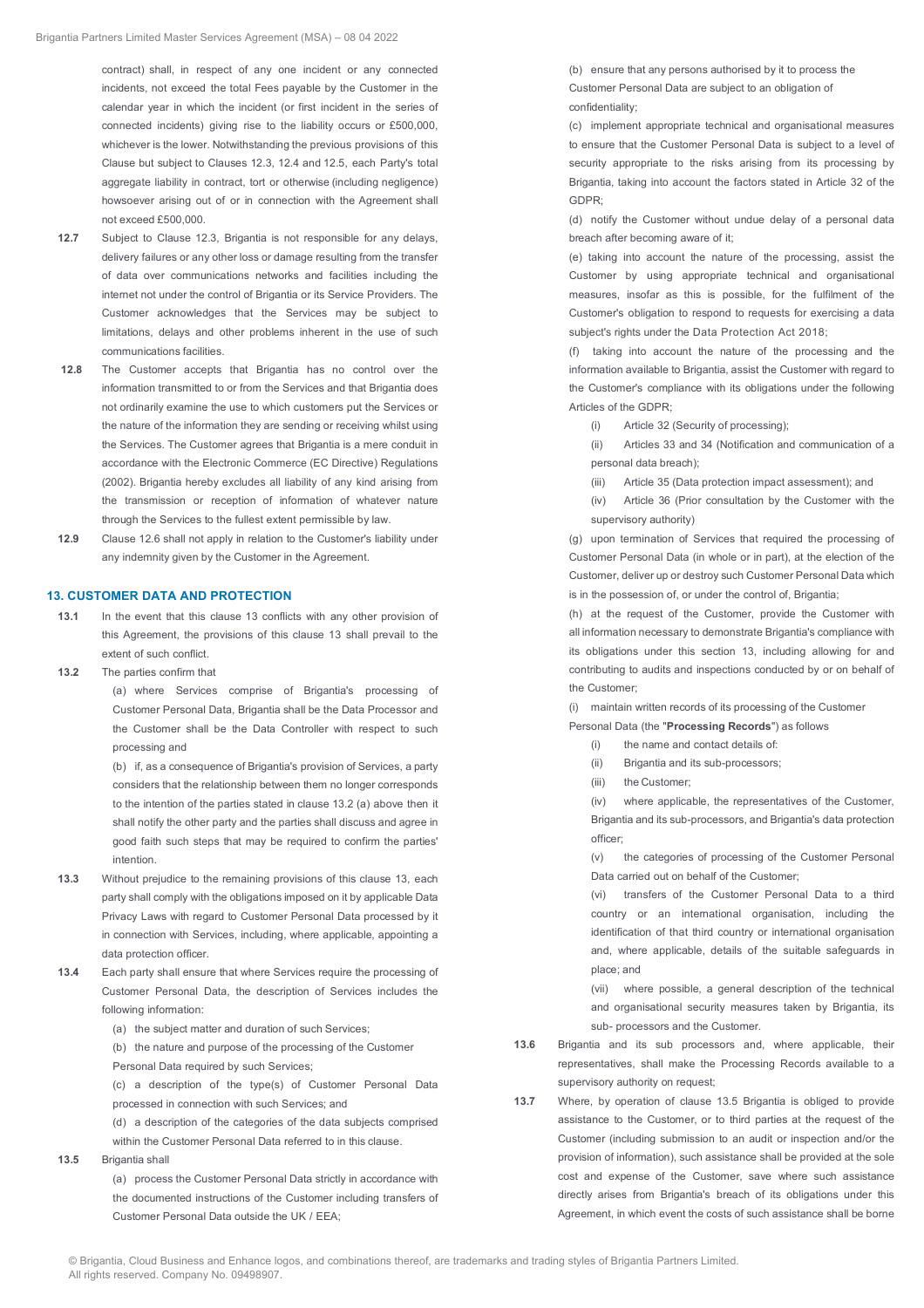by Brigantia:

**13.8** Notwithstanding any other provision of this Agreement, Brigantia shall be entitled to sub-contract any part of Services requiring the processing of Customer Personal Data, subject to the following conditions:

> (a) Brigantia shall notify the Customer in writing of its intention to engage such sub-contractor. Such notice shall give details of the identity of such sub-contractor and the services to be supplied by it and

> (b) the Customer shall be deemed to have approved the engagement of the sub-contractor if it has not served a notice in writing on Brigantia objecting to such appointment within 7 days of the date that the notice is deemed to be received by the Customer in accordance with clause 14.

**13.9** The parties agree that subject to 13.10 and the provisions Article 82(3) of the GDPR:

(a) where a party is liable for losses paid to a third party which directly arise from a party's breach of its obligations under the GDPR (the "**defaulting party**"), the defaulting party shall indemnify the other party for such Losses;

(b) where the Customer is liable for losses paid to a third party which directly arise as a consequence of Brigantia acting outside or contrary to the lawful instructions of the Customer with regard to that part of the Services comprising of the processing of Customer Personal Data, Brigantia shall indemnify the Customer for such losses.

**13.10** Where, in accordance with the provisions Article 82(3) of the GDPR, both parties are responsible for the act, or omission to act, giving rise to the payment of losses under clauses 13.9(a) or 13.9(b), then a party shall only be liable to indemnify the other party for that part of such losses which are in proportion to their respective responsibility.

#### **14. NOTICES**

- **14.1** Subject to 14.2 below, any notice required to be given under or in connection with the Agreement shall be in writing and shall be served by delivering it personally or by sending it by pre-paid first-class post, recorded delivery or registered post, or email by the Customer to Brigantia at: Legal Department, Brigantia Partners Limited, Unit 7, College Business Park, Kearsley Road, Ripon, North Yorkshire HG4 2RN; email legal@brigantia.com and by Brigantia to the Customer to the address, and/or email address set out on the Order (or to such other address as either party may have notified to the other party in accordance with this Clause 14.1) .
- **14.2** In the event that, a Customer wishes to cancel a Service or Services, the Customer shall email partnersupport@brigantia.com.
- **14.3** A notice shall be deemed to have been received:
	- (a) if delivered personally at the time of delivery;
	- (b) if delivered by post, 3 Working Days from the date of posting;
	- (c) if sent by email, the same Working Day of sending.

#### **15 FORCE MAJEURE**

- **15.1** Neither party to the Agreement shall be liable to the other for any delay or non-performance of its obligations under the Agreement to the extent that such delay or non-performance is due to a Force Majeure Event. The Customer may not rely on a Force Majeure Event for any delay or non- performance of any obligation to pay Brigantia the Fees under the Agreement.
- **15.2** Either party may, during the continuance of any Force Majeure Event, terminate the Agreement by written notice to the other party if a Force Majeure Event occurs that affects all or a substantial part of the Services and which continues for a continuous period of more than 30 Working Days.

#### **16. NON SOLICITATION**

- **16.1** Each party agrees during the term of the Agreement and for a period of 1 year following its termination not to solicit or induce any officer, employee, agent or contractor of the other party involved with the provision of the Services or the management of the Agreement or any significant part thereof to terminate their employment or engagement with the other provided that this clause shall not apply to any offer of employment made to any employee or officer of the other party as a result of or in connection with a bona fide general employment advertisement not targeted specifically at the officers or employees of the other party placed in the ordinary course of business.
- **16.2** If a party is found to be in breach of the above mentioned non solicitation clause, then that party agrees to compensate the other with a one-off payment of whichever is the lesser of (a) £100,000 or (b) the gross annual salary of the officer, employee, agent or contractor of the other party so solicited or induced.